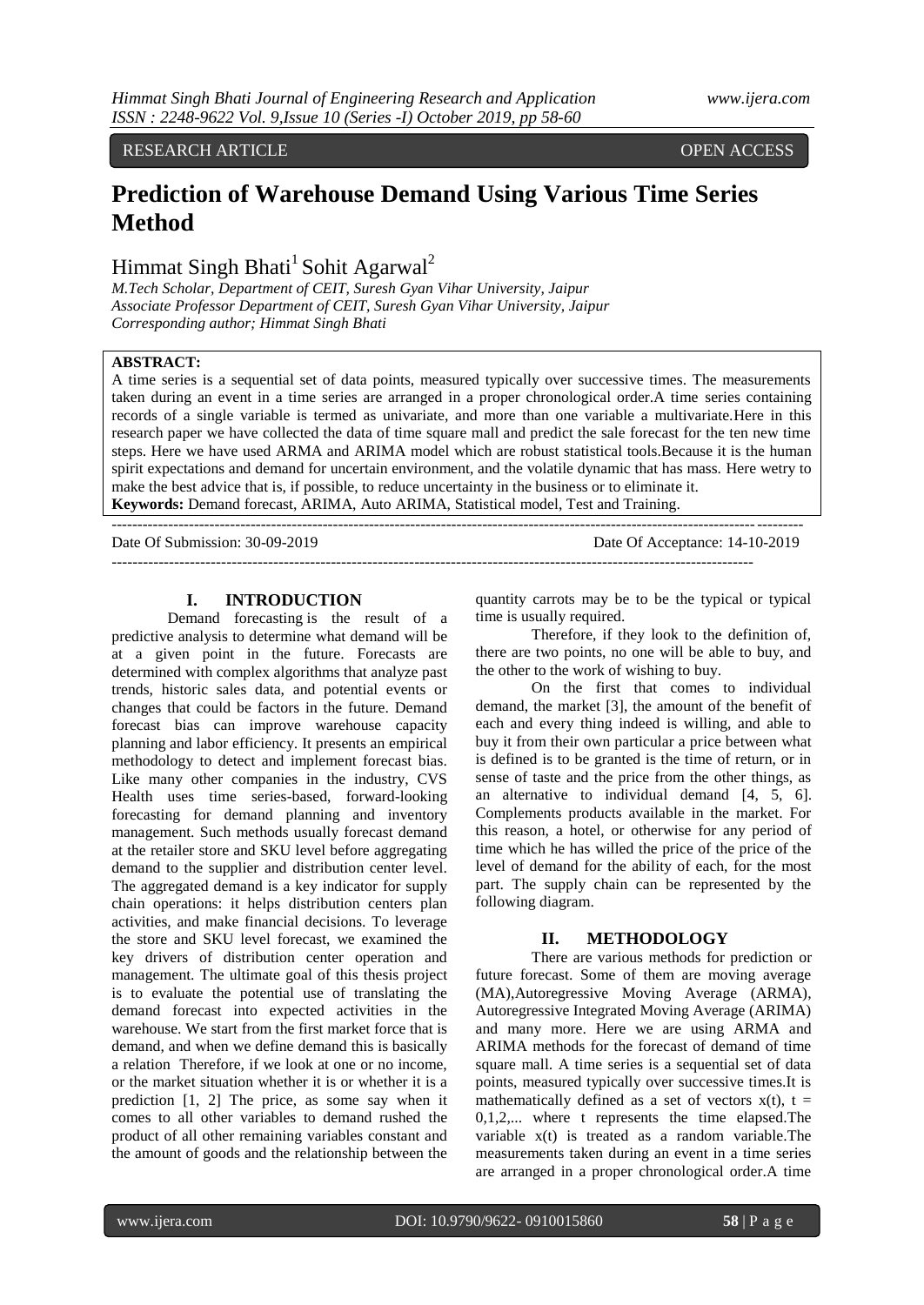series containing records of a single variable is termed as univariate, and more than one variable a multivariate. "Pmdarima" is essentially a Python wrapper of several different statistical and machine learning libraries (statsmodels and scikit-learn), and operates by generalizing all ARIMA models into a single class.

Autoregressive Moving Average (ARMA)

- **Number of AR (Auto-Regressive) terms (p):** p is the parameter associated with the autoregressive aspect of the model, which incorporates past values i.e lags of dependent variable. For instance if p is 5, the predictors for  $x(t)$  will be  $x(t-1)$ …. $x(t-5)$ .
- **Number of MA (Moving Average) terms (q):** q is size of the moving average part window of the model i.e. lagged forecast errors in prediction equation. For instance if q is 5, the predictors for  $x(t)$  will be  $e(t-1)...e(t-5)$  where  $e(i)$  is the difference between the moving average at ith instant and actual value.

Autoregressive Integrated Moving Average (ARIMA)

In an ARIMA model there are 3 parameters that are used to help model the major aspects of a times series: seasonality, trend, and noise. These parameters ar

e labeled p,d,and q.

**Number of AR (Auto-Regressive) terms (p):** p is the parameter associated with the auto-regressive aspect of the model, which incorporates past values i.e lags of dependent variable. For instance if p is 5, the predictors for  $x(t)$  will be  $x(t-1)$ ….  $x(t-5)$ .

**Number of Differences (d):** d is the parameter associated with the integrated part of the model, which effects the amount of differencing to apply to a time series.

**Number of MA (Moving Average) terms (q):** q is size of the moving average part window of the model i.e. lagged forecast errors in predictionequation. For instance if q is 5, the predictors for  $x(t)$  will be e(t-1).... $e(t-5)$  where  $e(i)$  is the difference between the moving average at ith instant and actual value.

# **III. DATA COLLECTION AND MODEL PREPARATION**

We have collected the data from Time Square mall. Sample size of the data is 89290. Data is collected for the duration of 31/1/2016 to 2/3/2018. There are at most 130 different items. The feathers of the various categorical items are

- Year
- Session
- Day
- Week
- Class of item and

• Sales

Firstly the data was processes and then use the ARIMA model for time series prediction. ARIMA is an auto regressive moving average model.

# **IV. EXPERIMENTAL SETUP**

Experimental testing requires dataset Dataset

Dataset having the following features.

- There are 737 total sample for each class of items
- Training samples: 600
- Testing samples: 135
- ARIMA Model is used for Training
- A performance criterion is MSE.

The data set is showing in Fig. 3. The task has done in python programming.

# **V. RESULTS AND DISCUSSION**

The evaluation metric which was used in measuring the errorrate is MAPE. Equation 1 shows how to calculate MAPE value

$$
MAPE = \frac{100}{N} \sum_{i=1}^{N} |P_i - Q_i|
$$

Where $P_i$  is actual value and  $Q_i$  is forecasting value.The predicted and the actual results are shown in Fig.1



**Fig.1** Comparison of actual and predicted data ARIMA Model

Here in this research paper we have collected the data of time square mall and predict the sale forecast for the ten new time steps. Here we have used ARIMA model which is a robost statistical tool. We have got the exact foot print of the trend of the data and the value of MSE is 4576. This value is not scaled that"s why it is high.